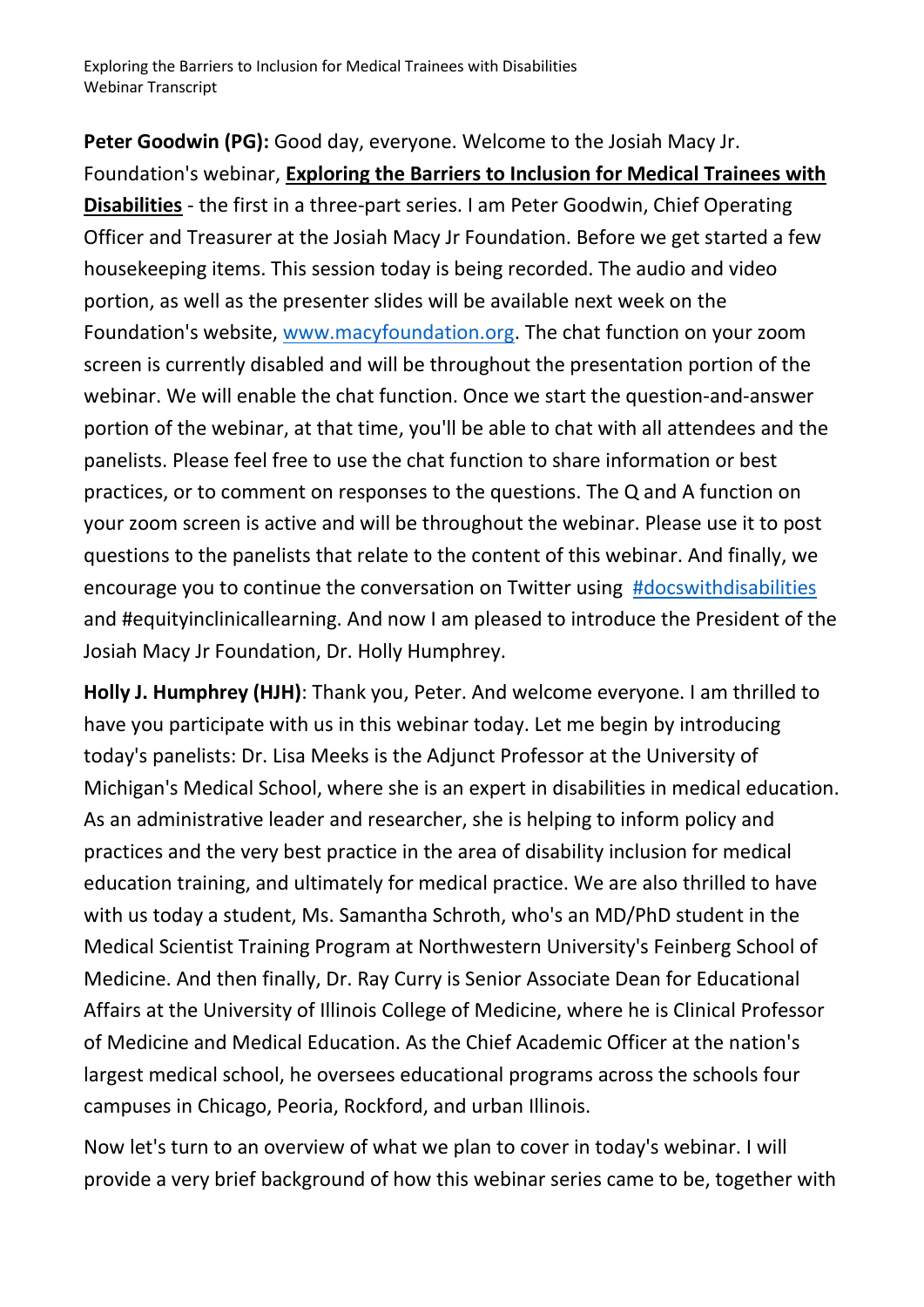two of the many conference recommendations that emanated from a conference sponsored by the Macy Foundation. I'll then turn it over to our panelists who will cover the topic areas that you see illustrated on the slide in front of you. And then finally, we are going aim to leave time at the conclusion of the prepared comments for you to ask questions of our panelists. And so, let's get started. In February of 2020, the Macy Foundation sponsored a conference on the topic of addressing harmful bias and eliminating discrimination in health professions learning environments. You can find a full report of those recommendations at the link that is on the screen in front of you. The recommendations came about from the work of 44 people who attended the conference, and these people included leaders in medicine and nursing, learners, and healthcare administrators, and the recommendations themselves were in fact consensus recommendations.

They were informed by four commissioned papers and three case studies, and that final product was reviewed and approved by all participants. Let me turn to focus on two of the recommendations and a specific action step that came about from that conference. What you see on the screen in front of you are the recommendations themselves. One was to develop, assess, and improve systems to mitigate harmful biases and to eliminate racism in other forms of discrimination. A specific action step that accompanied that recommendation is for leaders of health profession schools to review their technical standards for learner performance, ensuring that those standards reflect a commitment to diversity, equity, and inclusion. These standards should seek equity in learning environments for health professions students with disabilities. On academic health center campuses, this should be an interprofessional effort. For example, it should include all of the health professions schools that are present on a single university campus.

And then the fourth recommendation in our series of recommendations is to increase the number of health professions students, trainees, faculty, and institutional administrators and leaders from historically marginalized and excluded populations. That's the background that we bring to today's webinar. And I'd like you to know at the outset that this is the first of a three-part webinar series on barriers and belief systems. This particular webinar is going to focus on the topic of entering medical education for learners with disabilities. And with that background, I'd like to turn this over to Dr. Meeks.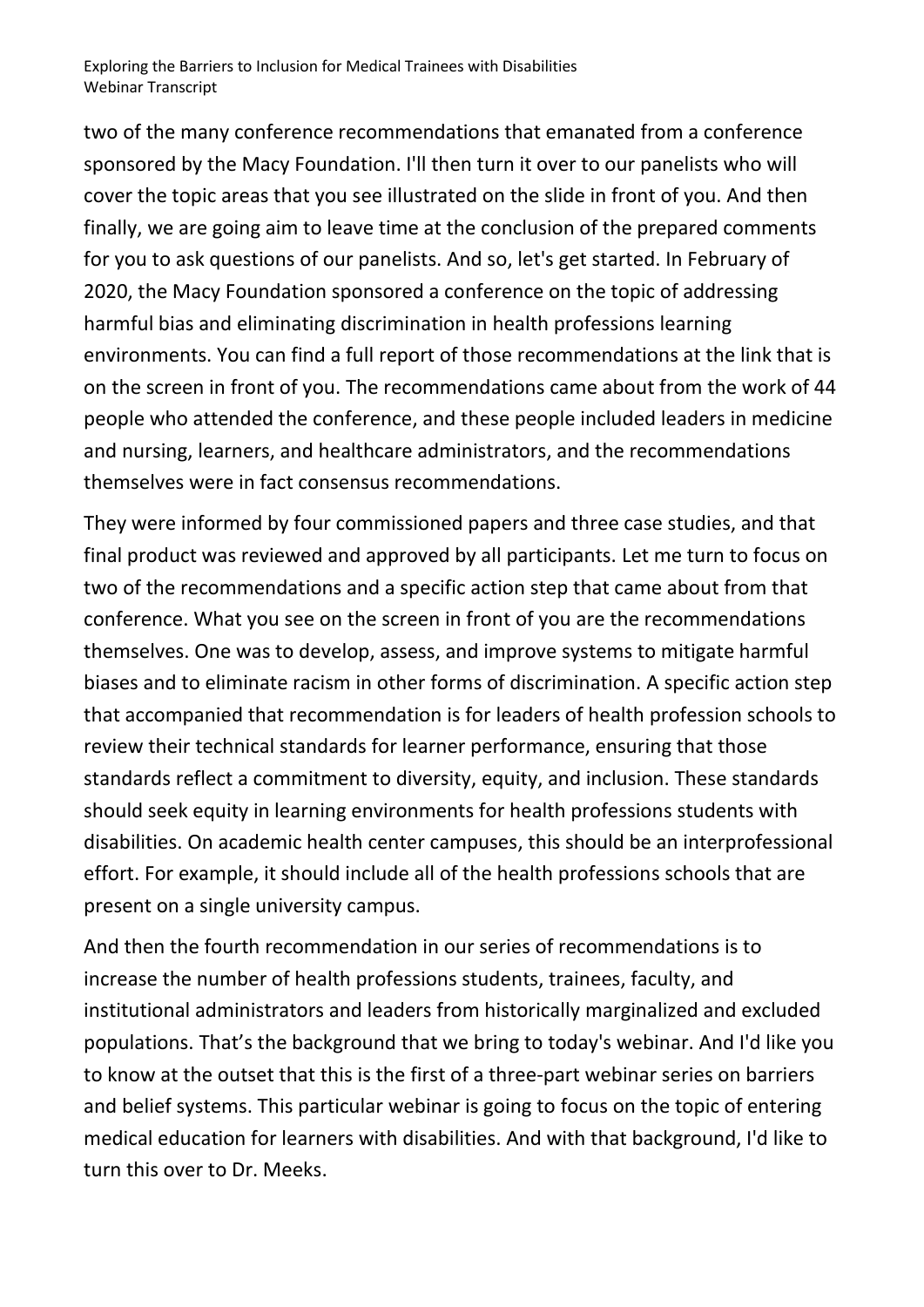**Lisa Meeks (LM):** Thank you so much, Holly, and thank you to the Macy Foundation for hosting this three-part series today. We hope at the end of this webinar that you'll be able to describe the prevalence of students with disabilities and medicine and the benefits of training disabled physicians, identify the barriers for medical students with disabilities, particularly at points of transition of entry to medical school and entry to residency, and finally, to characterize factors and elements needed to connect admissions driven efforts to the learning environment and engagement with students with disabilities. There is so much information on disability inclusion, and we don't want you to have information overload. We are very grateful for the three part-series, which will address the distinct portions of topics that you need to know but know that there is a wealth of information available to you. We're going to start pushing out some URLs. And the first one will push out to you is the docs with disabilities [website,](https://www.docswithdisabilities.org/) where you can find lots of additional resources. We'll also be pushing out resources today like articles and books and websites to help you with your disability inclusion efforts.

**Raymond Curry (RC)**: Throughout the talk here today we'll provide links in the chat to topical concepts, websites, and papers. These will also be posted in the resource section of this presentation at the conclusion. We invite you to post questions in the question-and-answer section as you think of them, and we will return to them at the end.

**Samantha Schroth (SS):** One more comment before we really get started is an important note about the language we're going to use today. We are going to move between person first, saying "I'm a person with a disability," as compared to identity first language, such as "I'm a disabled woman." This is out of respect for the disability community who have varied language preferences. So, you'll hear us or read in the captioning, refer to disabled trainees or trainees with disabilities interchangeably.

LM: Now we want you to think back to the point where you knew you wanted to be a physician or a scientist or a researcher and think about who supported you in that decision. And were you able to grow in that idea of becoming a physician or a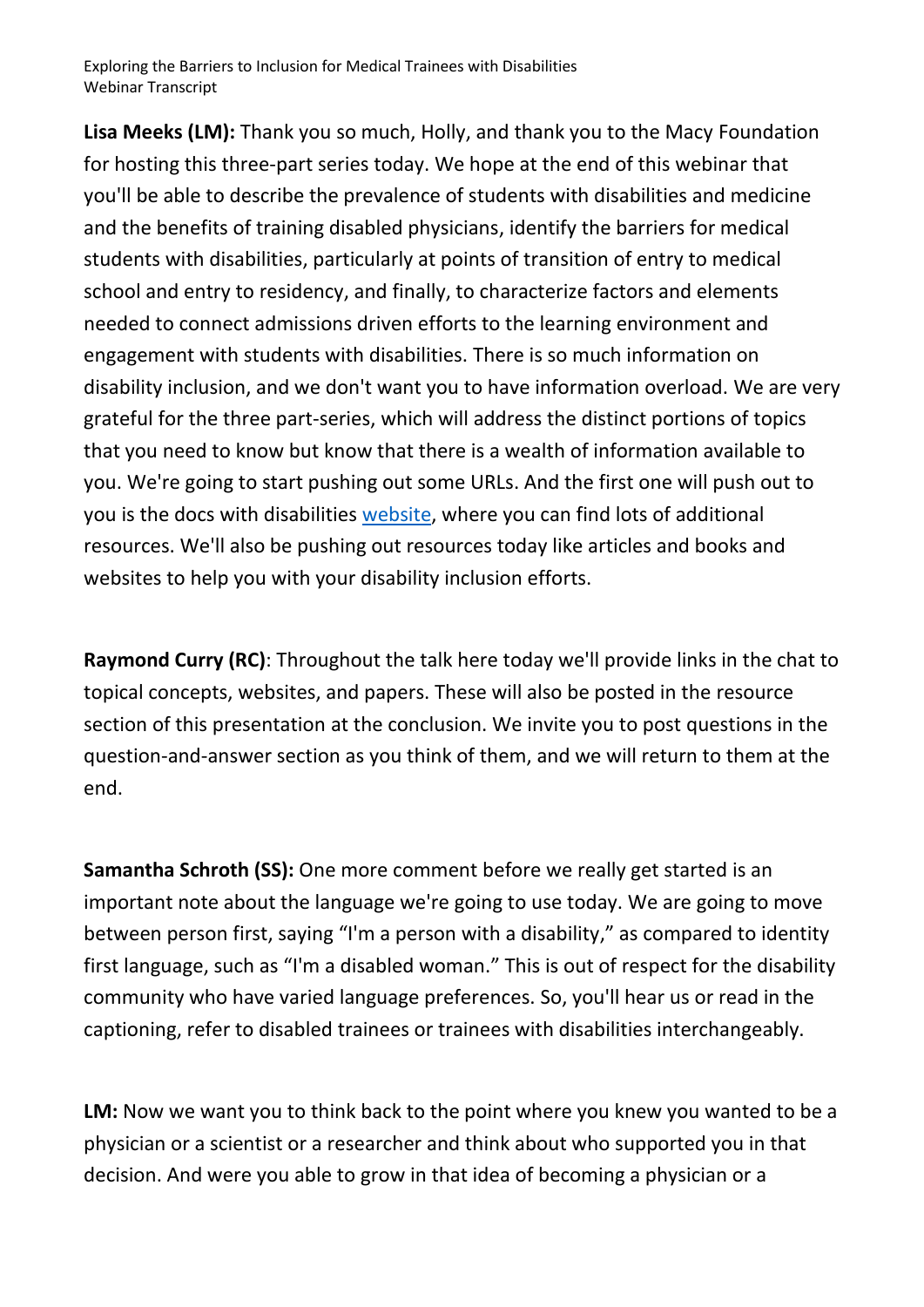researcher? Were there people that looked like you in the profession for you to look up to and were you allowed to even dress up for Halloween as a physician or a nurse or a practitioner?

**SS:** For individuals with disabilities who want to enter the biomedical workforce, these memories and the things that you would be thinking about are often very different. People with disabilities may actively be dissuaded from entering medicine and mentors or people who look like them within the field may be few and far between. And the prevailing message is that a physician or scientist must be superhuman, especially if they have a disability, able to leap tall buildings in a single bound. Oh, and of course do it all with no sleep, not eating and never seeing family or friends, but that's enough for a different webinar.

**LM:** So, the reality is that learners with disabilities face stigmatizing and oppressive attitudes long before they ever become part of our professional communities. And they have an inequitable access to our communities through lessened opportunities to shadow physicians and people, and even pre-med programs telling them they can't be a physician.

**RC:** We need to challenge the existing model of the way physicians work and work together. Physicians of the 21st century require skills and knowledge that are fostered through diverse learning and work environments. In fact, research shows that diversity contributes to creativity and to the development of problem-solving skills. More diverse groups have even been shown to outperform homogeneous groups in medicine and in other disciplines, something that should influence how we select members of our medical school classes.

**SS**: Both researchers and clinicians believe that medical students with disabilities, training among diverse faculty and colleagues, would positively inform medical education and practice, and better prepare graduates to work with patients with disabilities, including facilitating shared decision making and ultimately contributing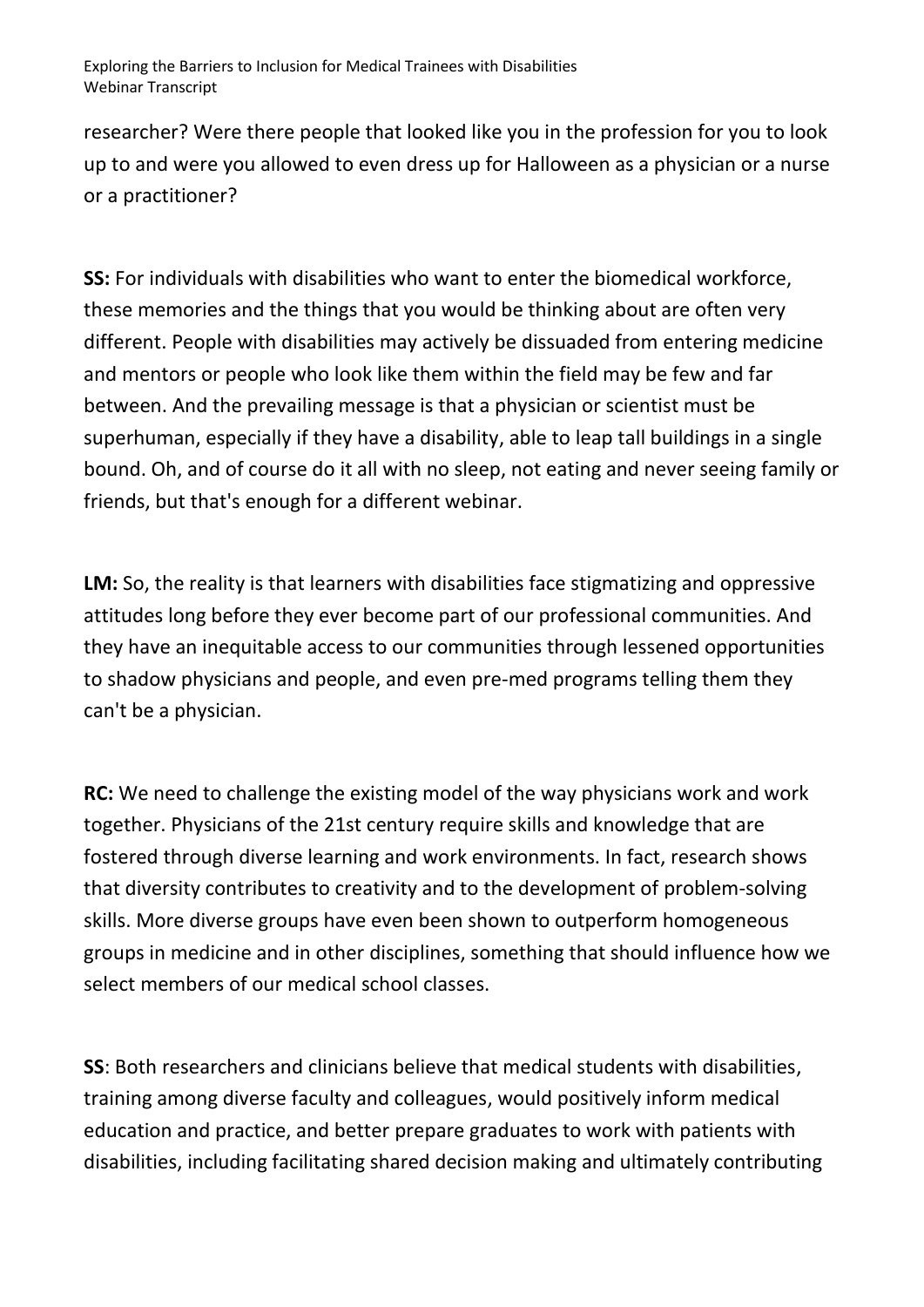to innovation. Students with physical and sensory disabilities are more likely to enter primary care work with concordant populations and data also supports that these students with disabilities have significantly greater empathy than their nondisabled peers.

**LM**: Despite the known and perceived benefits of disability inclusion for the physician workforce, in 2021 only 8.3% of graduating medical students, 7.5% of residents, and 3.1% of physicians identified as disabled. And while this is a marked improvement from where we were even five years ago, it's still really small. Indeed, barriers to medical education still exist. In 2018, the AAMC paired up with UCSF to do some investigating on the landscape for disability inclusion. And we found several barriers. We delineated these into structural barriers and barriers that were part of culture and climate. And so, within the structural barriers, some of the things that we found were uninformed disability resource providers (or DRPs), lack of transparency in the process, uninformed decision-making, burdensome and arduous processes, and technical standards, which we'll also talk about today. And then in culture and climate, we found bias and stigma, clinicalized culture, and negative peer attitudes, and of course, restricted views of disability. Since that time, we've done a lot of research and unfortunately, we've uncovered many more barriers, including structures of disclosure, conflicts of interest in the system, lack of accommodations on board exams, threats of professional citations for disclosing disability, fitness for duty evaluations upon return, and shame and bullying in the educational space.

**SS:** But here's the thing, system structures and those cultures and climates Lisa was referring to are all made up of people. And people may have an outdated and restricted view of disability. I know I did. Therefore, the largest barrier to entry in medicine are the beliefs that inform the policies, practices, and structure on cultural barriers of an institution. And sadly, many of these are laden with ableism. I want to take a moment to introduce what ableism is. Some people haven't even heard of this phrase before. So, ultimately ableism is the discrimination of, and social prejudice against people with disabilities based on the belief that typical abilities are superior. At its heart, ableism is rooted in the assumption that disabled people require fixing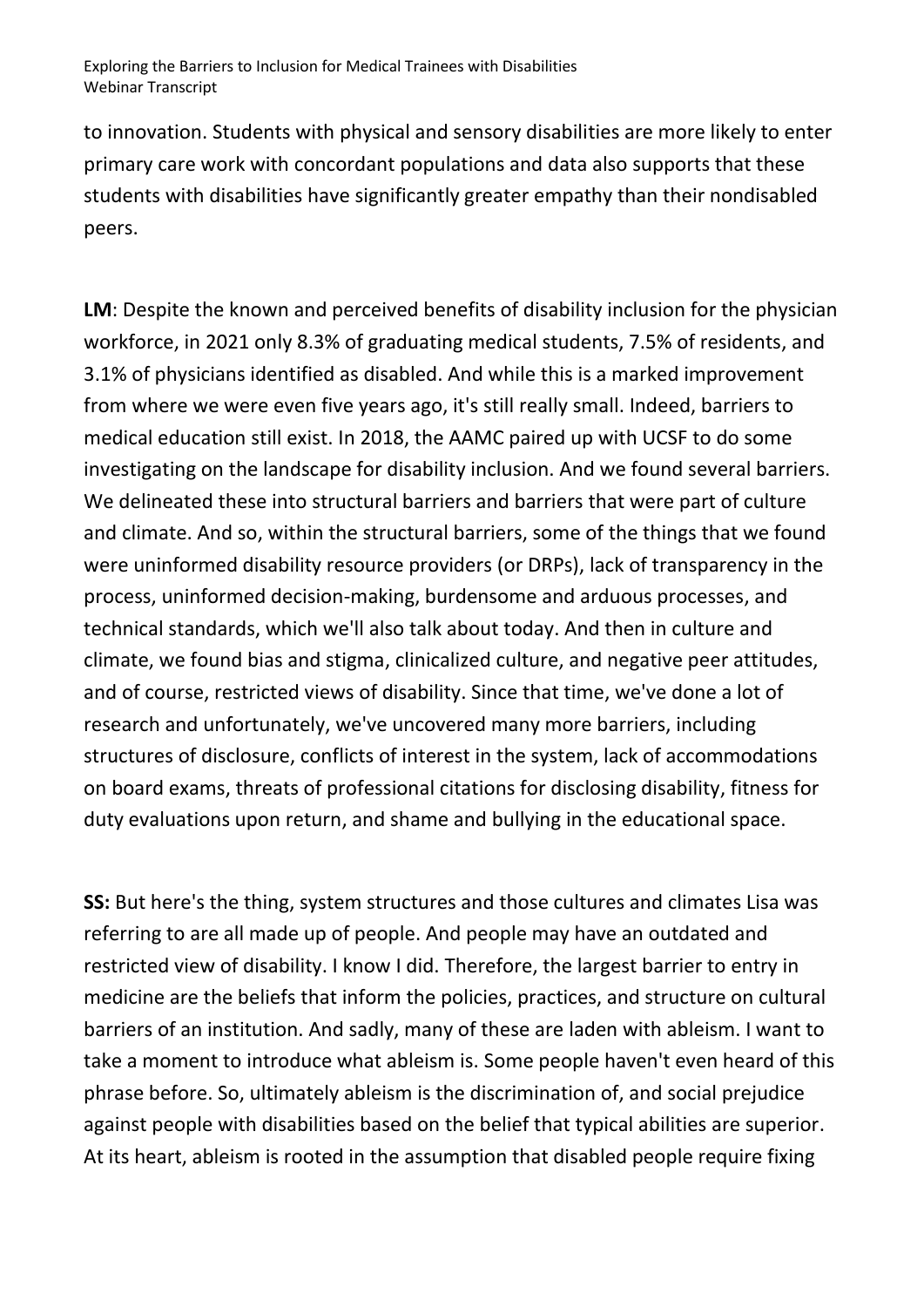and that they are defined by their disability like racism and sexism. Ableism will classify an entire group of people as less than, and includes harmful stereotypes, misconception, and a lot of negative generalizations of people with disabilities. And you can see ableism in different ways throughout medical education. That we'll talk about a little bit more moving forward.

**LM:** So I do a lot of consulting for medical schools, and I talk to a lot of admissions committees and I hear things like, *what if we don't have the resources to support these students,* or *it's really inspirational what they've accomplished, but medical school is just so hard,* or *it's really not fair of us to accept them and then not have them match*, or *can they even be a doctor if they're disabled*. Almost all of these are driven by ableist belief systems, and many students actually thrive. Yes, medical school is hard, but it's hard for everyone. So, thinking that a person with a disability is going to have a hard time just because they're a person with a disability, that's at the root of ableism.

**SS:** We also hear about how admissions committees will discuss the availability of accommodations at their school, or they attempt to determine how reasonable an accommodation is. Whether an accommodation would fundamentally alter a program or pose undue administration or financial burdens, which is the definition of reasonableness that you're required by the Americans with Disabilities Act, these are not admissions decisions and should be adjudicated by an informed Disability Resource Professional or DRP in partnership with the program, as outlined in the American Medicine article written by legal scholars. These accommodation decisions are ancillary to the academic and personal characteristics that should be evaluated by admissions committees. An evaluation of the reasonableness of a person's request for accommodations should occur between an officer of admission and the student's matriculation. Indeed, disability equity and inclusion require schools to make clear distinctions between their admissions and student services operations. Another way we insert ableism into the entry process is through our technical standards.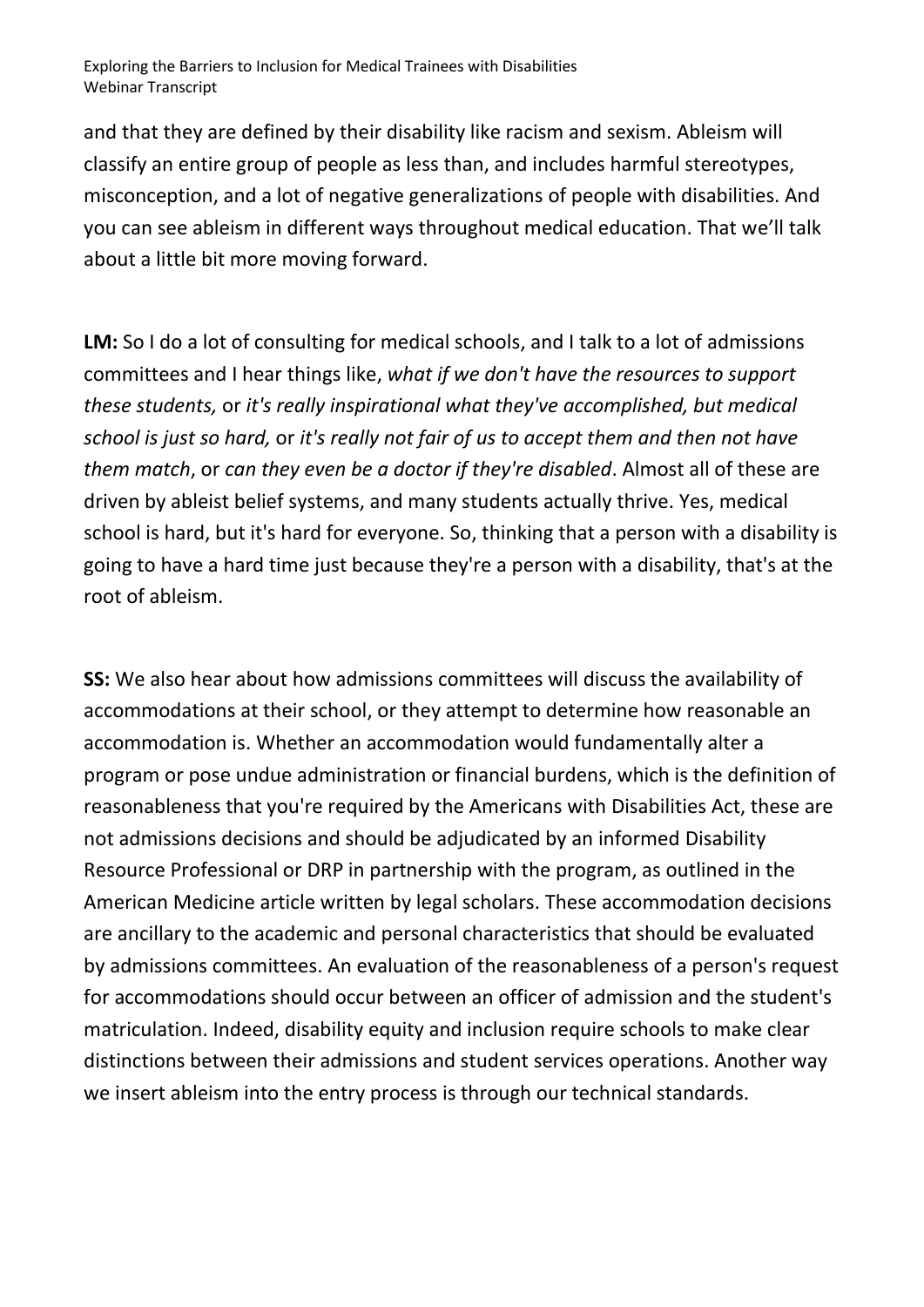**LM:** In fact, just getting in the door is the hardest part of being a person with a disability in medicine. And, you know, it's interesting because our research shows us that these students perform just as well as their non-disabled peers. They have MCAT scores that are just as predictive as their non-disabled peers and the performance and trajectory of these students, especially for those with sensory or physical disabilities, well, there are really no differences.

**SS:** So, how do you reduce this bias that is informed by ableist beliefs? Well, just like anti-racist training, you must define, show examples of, and make people aware of this type of bias. Therefore, anti-ableist training is a must for all admissions committee members. This is in addition to a holistic process that will value disability and reframe disability as an added value to medical school. Certainly, these students bring an incredible lived experience of being a patient in the healthcare system and often arrive with resilience and grit that are the results of navigating a disability in a world that can be difficult to access.

**RC:** Finally, how you communicate inclusion says a lot about your commitment. So, every school has a non-discrimination statement, but what does it mean to say, *we will not discriminate against you*. "We won't discriminate" is just not the same as "welcome! we want you and value your lived experience." Therefore, outreach efforts to identify, recruit, retain students from diverse background should include the recruitment of students who display grit, resilience, and passion for equitable healthcare, and who bring the unique lived experience of navigating life with a disability in an ableist world. In other words, students with disabilities.

**LM:** As you can see there is a multitude of papers on barrier to entry that have to do with technical standards. And technical standards were one of the biggest areas that were identified as being a barrier.

**RC:** What are technical standards? For learners with disabilities who are accepted to medicine successful matriculation may be stymied by restrictive and or outdated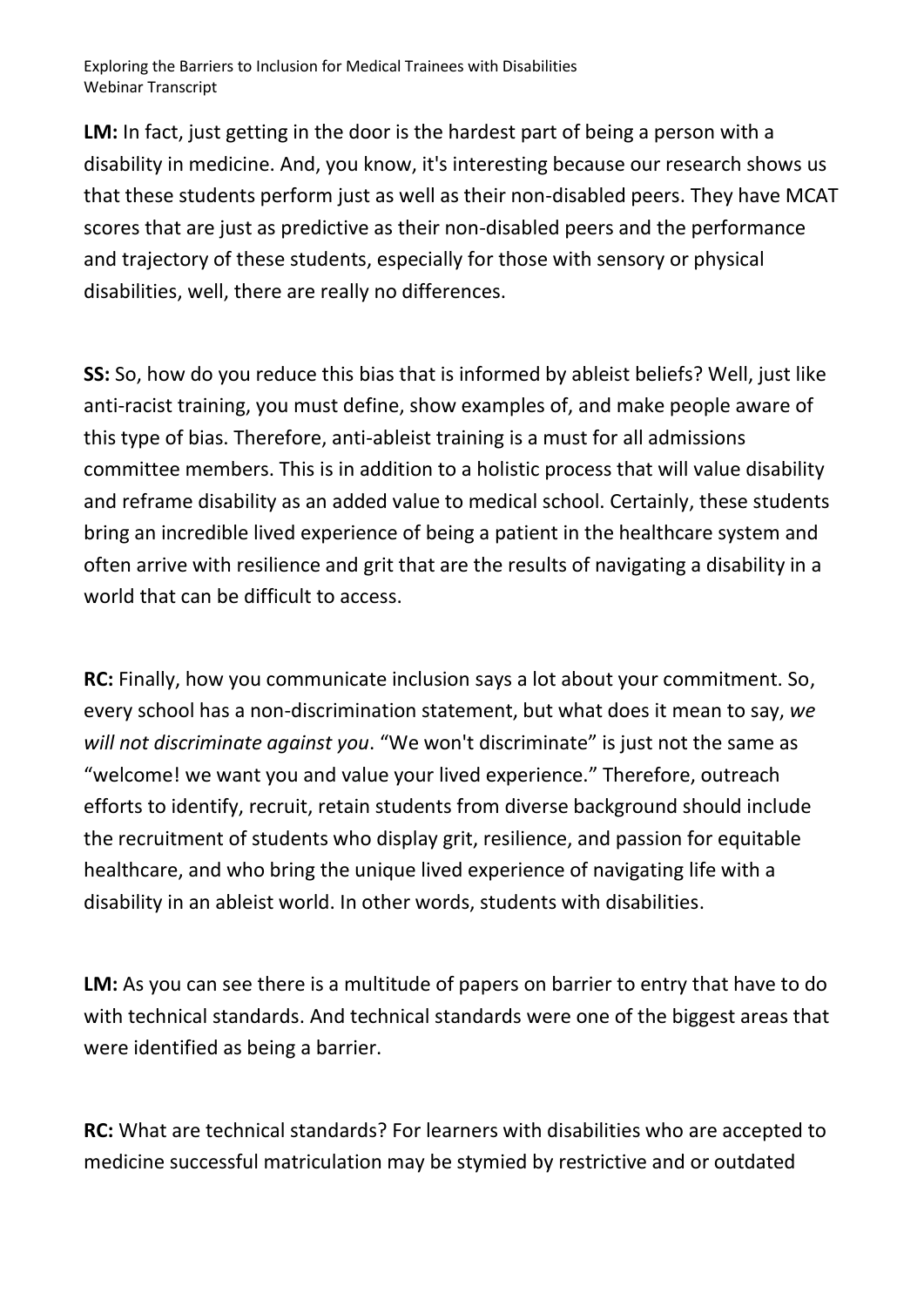technical standards. The term technical standards refers to all non-academic criteria that are essential to participation in the program in question, and they pertain to admission as well as to graduation. In 1979, the Association of American Medical Colleges put forward five key areas for technical standards which include abilities and skills in the following five areas: conceptual intellectual abilities, behavior and social attributes, communication, observation, and motor capabilities. Thus, the AAMC technical standards were intended to specify the minimum physical and mental abilities that were thought to be necessary to function as a physician. The Liaison Committee on Medical Education shortly afterward has a standard that you see in its current form here on the screen stating that all medical schools must maintain technical standards for their accreditation, but the specific wording and the means of creation, the scope and wording of such technical standards are left up to each school. In this context, I guess it's fair to say that technical standards are neither really technical nor standard.

**SS:** So, for me, technical standards were one of the barriers I had to consider when applying to medical school. I, as you can see on the screen, identify proudly as a person with a disability. I had a spinal cord injury back in 2013 and am now a paraplegic and full-time manual wheelchair user. It was ultimately this injury and my exposure to rehabilitation medicine and time in the hospital that ultimately brought me into the field of medicine as a career. When I thought about applying to medical school, I went looking for schools that would appreciate and value my diverse perspective and had communicated that with their technical standards. But then again, finding the technical standards was a process in and of itself

**SS:** Guidance from the AAMC and AMA asked medical schools to consider moving to functional standards, include clear guidance on their technical standards about how to disclose and request accommodations, and ensure that technical standards rely on current technology and medical standards. They should also give careful consideration to what is truly essential. Ultimately, many of my decisions about whether to apply to a specific medical school were based upon whether I felt that I could rightfully attest my ability to fulfill the school's technical standards. The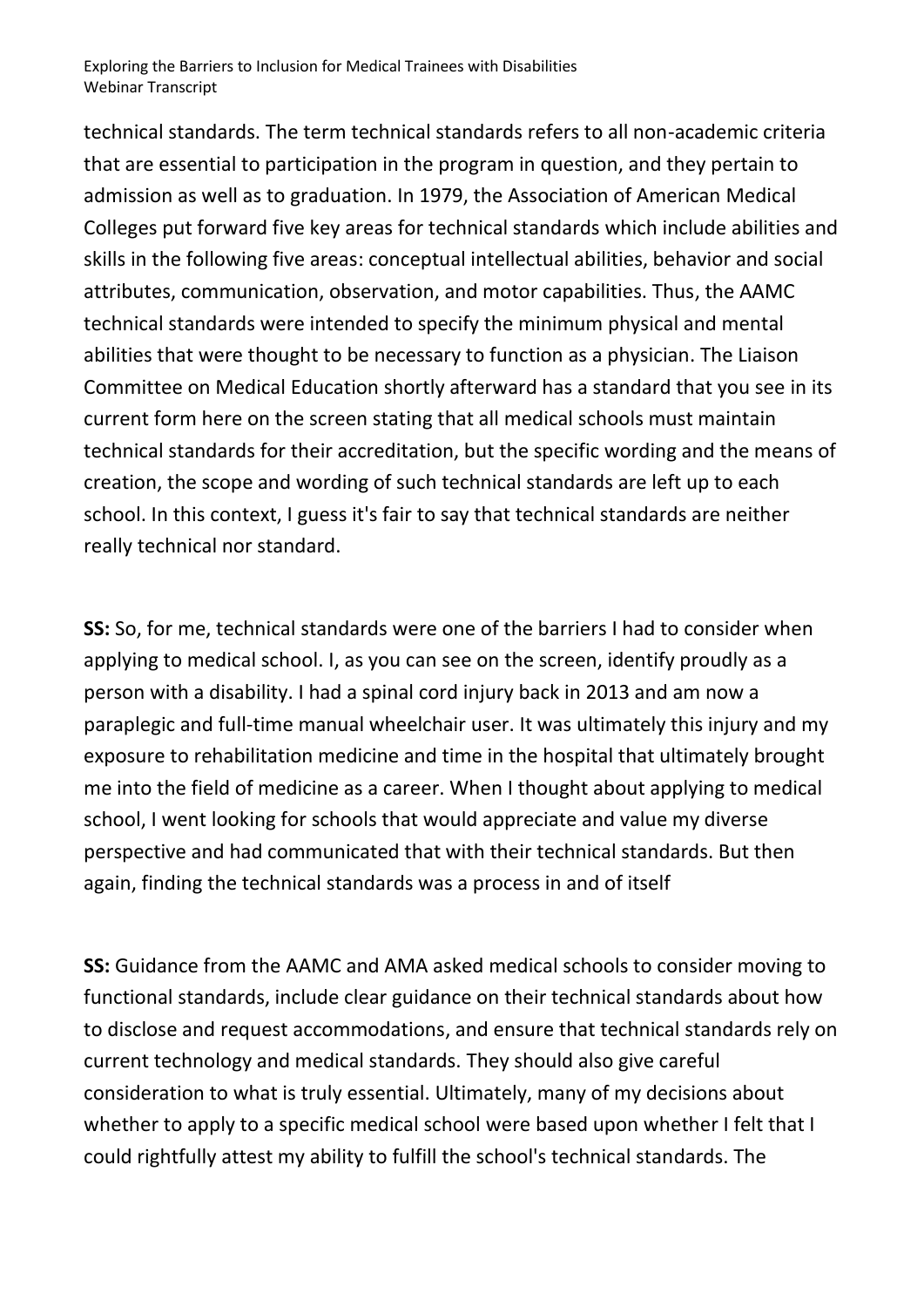majority of applicants are able to base their important decisions on factors like school location, curriculum, research, school, culture, et cetera, but you know, myself and my peers with disabilities, we have to narrow our searches as we contend with the set of technical standards that may or may not have been recently reviewed or even thoughtfully considered as to their purpose and or necessity to fulfill curricular competencies.

**RC:** Prior to matriculation, medical schools require students to attest to their ability to meet the school's technical standards. Some of which explicitly forbid the use of certain accommodations such as intermediaries or interpreters. Though technical standards may only be used to disqualify an applicant if they're non-discriminatory, and if no reasonable accommodation, as explained by Samantha earlier, would allow an applicant to meet them, technical standards have thwarted matriculation and no doubt, even the initial intent to apply of many qualified applicants to medical school.

**SS:** So unfortunately, despite all of the guidance to date, new medical schools continue to perpetuate outdated and discriminatory, in some cases, technical standards. A 2022 study showed that 73% of technical standards from 15 brand new established MD- and DO-branded medical schools were actually elusive and hard to find online. Additionally, only 13% included language that supported disability accommodations and most, or 73%, use technical standards language that could be coded as restrictive for students with physical or sensory disabilities.

LM: Here's where I get to talk about something good. I've been using the same school's technical standards as my go-to, poorly worded technical standards for three years. They've always come through for me. And this year, when I went to copy and paste their communication domain technical standards into my PowerPoint presentation, I found that they changed their technical standards in 2021. So, then I went to my second favorite school to use as an example of what not to do, and guess what? They changed their technical standards too. I was actually spending the day thinking, oh my gosh, I might not find any bad technical standards, but alas on my third try, I did find them. And so, we're using actual examples. We won't say what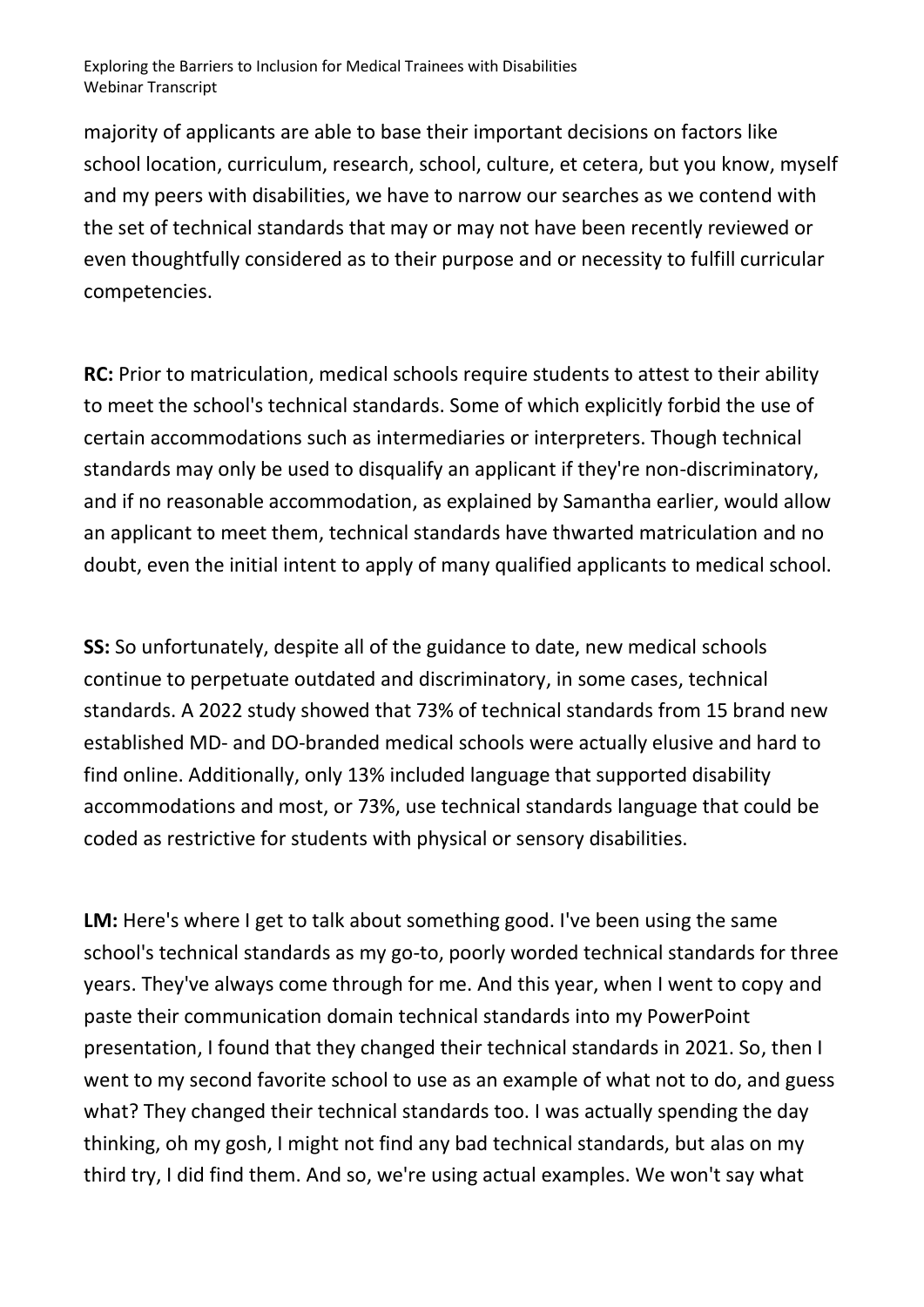school obviously but using an actual example of a communication domain. As you can see, I've bolded some words. "Communication includes speaking, reading/writing, and perceiving nonverbal communication." The speaking is where we have a bit of an issue because it automatically discounts deaf and hard-of-hearing physicians. So, it also says that people must be able to effectively and efficiently, in both oral and written language, communicate. That oral language again is problematic because it discounts an entire group of people with disabilities. And finally, it says as members of the health care team, students must be able to provide audible and intelligible verbal information. Again, a nod towards deaf and hard-of-hearing individuals. And even those that stutter. We have several amazing physicians that stutter. So, these standards feel like, to me, a bit of a microaggression and an attempt to block out an entire population of individuals, but there's more. Included in those technical standards that said *students must have to have the ability to respond without assistance to alarms or other warnings*. I'm always one to give people the benefit of the doubt. And I thought, well, if you don't know, you don't know that you need to update your technical standards, but it seems pretty clear to me at this point that these technical standards are ableist-informed. And with over 30 years of deaf and hard-of-hearing physicians actively safely practicing medicine and contributing to the healthcare of deaf and hard-of-hearing individuals, I think it's time these be changed.

**RM:** This is an example of what we referred to earlier as functional technical standards. And they come from my own institution, the University of Illinois in Chicago, where we very recently followed Lisa's lead. In fact, we moved away from the term 'technical.' We call ours now functional and behavioral standards. The real key word there being functional. Here's the analogous language about the communication domain analogous to what you saw from the other schools that Lisa just presented, and they read, *students must exhibit interpersonal skills that enable effective patient care*. The outcome is the focus. This requires accurate evaluation. And again, the outcome is the focus. Students must be able to record information clearly and accurately. It does not say how they interpret patients' verbal and nonverbal communications*. Students must demonstrate effective communication participation and collaboration with all members of a multidisciplinary healthcare team, patients and those supporting patients in person and in the written record.*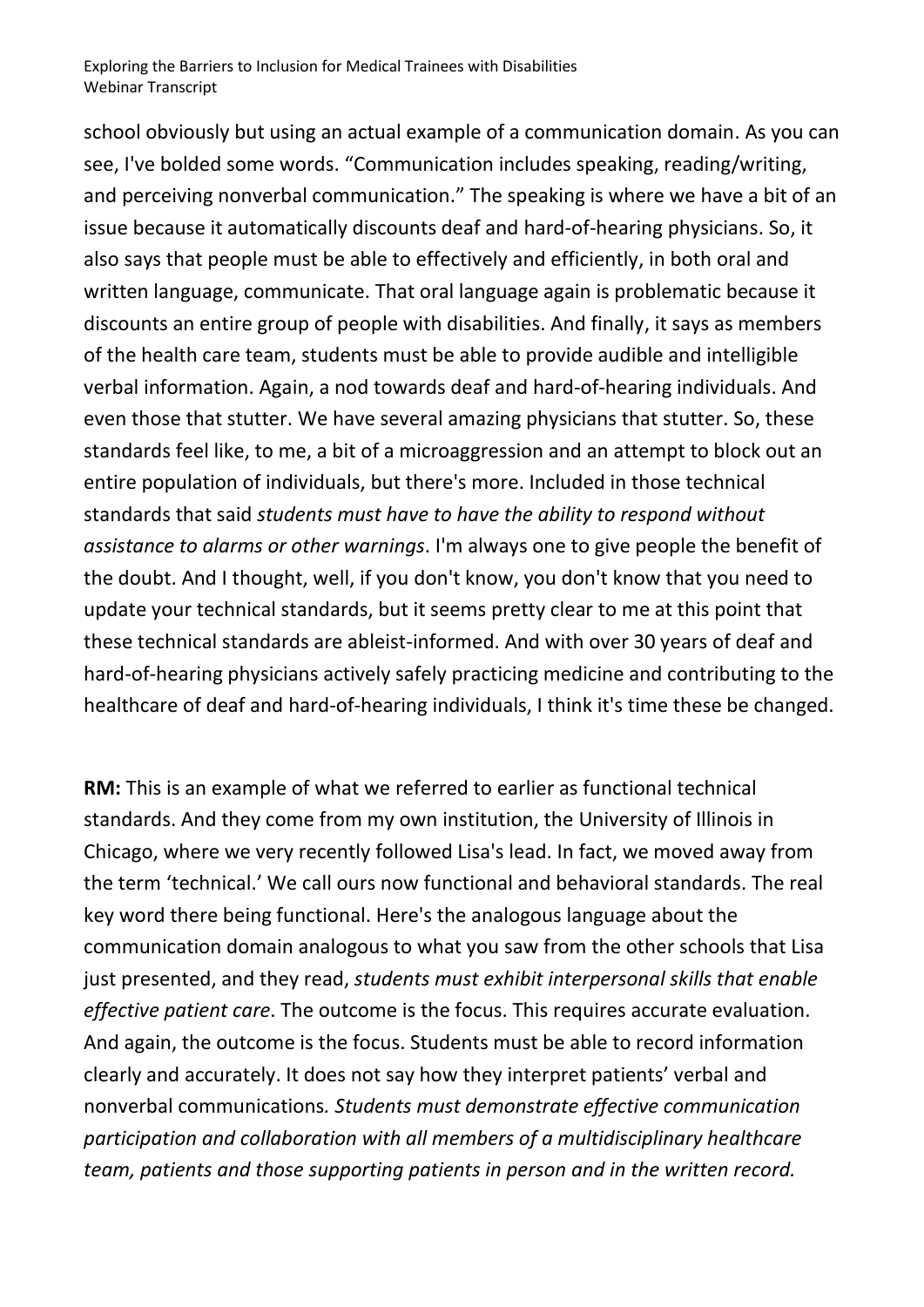Note the differences, especially the need to communicate in-person rather than orally. This allows for a sign language interpreter, for example, to facilitate communication to meet these standards.

**SS:** So how can you improve your technical standards or the technical standards that are at your institution? As mentioned, there are several articles on the topic and a great five step toolkit within the disability as diversity text that takes you literally meeting by meeting through the technical standards review and revision process. Remember this chapter also presents the concepts we've discussed today in even much greater detail and is a free download from your library. As well, The AAMC hosted a webinar exclusively on technical standards in 2020. That webinar is also available free for anyone you simply need to register for the webinar if you're not already a member.

**RC:** In the beginning, we described how systems, institutions, and the policies and processes that run these institutions are informed by individuals. These individuals come to the space with a myriad of experiences that shape their beliefs and behaviors. Indeed, in my previous position at Northwestern, I had the privilege of having two learners who were wheelchair users enter and graduate from the Feinberg School of Medicine. And as I was reflecting on this webinar, it did not escape me that Samantha's ability to be accepted and to thrive at that institution is partially due to the experiences that the institution had in the past and their ongoing commitment to disability and inclusion at the university level, not coincidentally led at the time that I was there by Tim Montgomery, another one of Lisa's collaborators in the leadership of the Coalition for Disability Access in Health Professions Education. And not surprisingly Northwestern has continuously employed a disability professional that has specific responsibility for the health science schools, where, as you can well imagine, many of the clinical requirements are much, much different than the typical college student would encounter in the classroom. They've employed a disability professional with specific responsibility in the health professions schools for as long as I can remember.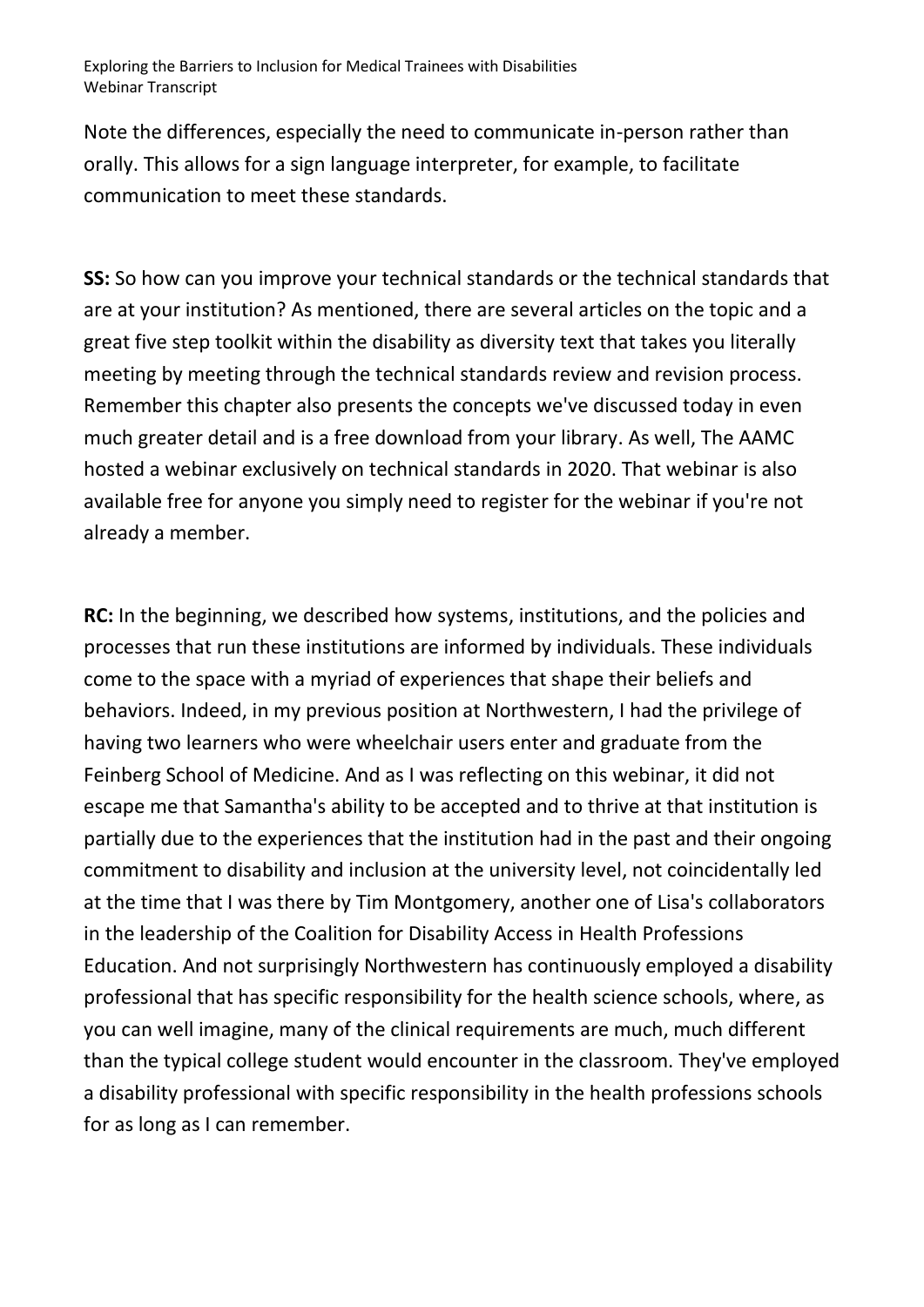**SS:** A long time. And just like that, we're already coming to the end of our webinar, but we do have a final warning about the issue that occurs when disability inclusion is only a surface commitment, and Dr. Meeks calls this the 'front of the house, back of the house' disconnect. Indeed, it's pretty easy to find exemplars for policy and process language for websites and progressive technical standards. And perhaps you even admit a few students with physical or sensory disabilities. Yes, admissions teams can also employ anti-ableist training and as a result, admit more candidates with disability. So, when all of those things are aligned, are you now disability inclusive? The simple answer is no, but this is what is happening in a lot of spaces on issues of diversity, disability, and other marginalized groups as we're witnessing changes to language statements in policy and in hiring of those underrepresented medicine.

**LM:** Thanks, Sam. I love a good fixer upper show and I love helping schools. So, when I get emails saying, *tell us what to do*, *what kind of policies and procedures should we have? What kinds of technical standards should we have?* I get really excited. But the problem is you can fix something up and it can look beautiful and symmetrical, and you can have an open house and people will come. Applicants will come. You'll look great. But if you leave the back of the house looking like this when students actually matriculate to your program, they're going to have a terrible experience. They're also going to have a lot of cognitive dissonance because they anticipated a really good experience based on the front of the house that you showed in all of your materials. Disability inclusion doesn't happen overnight, and it needs to be a real commitment.

**RC:** The simple truth is that until disability inclusion becomes a comprehensive institutional commitment and every member of the organization is provided with guidance, training and messaging about the benefits of training physicians with disabilities, you will have rooms or entire sections of the house that aren't really prepared to embrace this population.

**SS:** A few final thoughts about how you can actually embrace disability inclusion moving forward. First, start with the basics. Do a self-evaluation using the AAMC considerations appendix in the back of the report, join the Coalition for Disability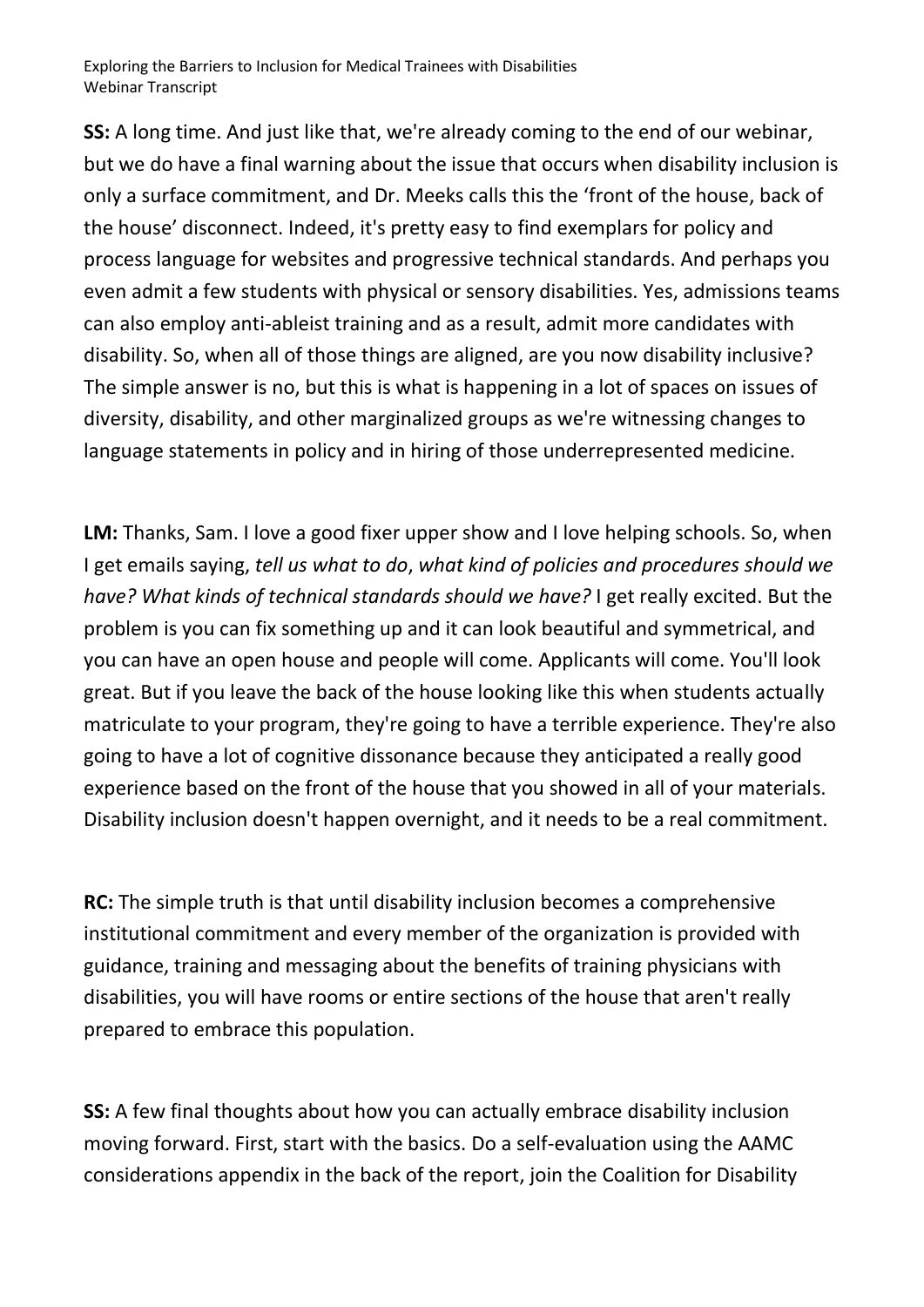Access in Health Professions Education to be part of a community of DRPs and faculty who are focused and committed to this topic. If you are a GME program, join the newly established DIGME listserv, a community of GME stakeholders who are seeking information and support to make informed decision in the training space. Avail yourself of all these resources, all of which are free and a click or two away. Make sure you don't set up the dreaded 'front of the house and back of the house' issue that Dr. Meeks was referring to and train your academic leaders at all tiers so that they can set the expectations for their own divisions. And then know and publish the process for disclosing disability and requesting accommodation. Make it easy for learners to find, and don't be afraid to bring it up in multiple stages in training. We just had some students begin their clinical training and to be reminded how they can request accommodations was very helpful. Finally, you're not going to know everything and that's okay, but embrace that you don't know what you don't know and just ask. Partnering with the learners and the communities of practice will help you make the best decisions that are grounded in best practice and case law.

**HJH:** Samantha, thank you so much. And Drs. Meeks and Curry, that was just a highly informative experience, not only for myself but for those participating in today's webinar. So, as promised, we have allowed a good deal of time to take questions from our participants. Please use the Q and A function that you see on your screens in order to pose a question to our panelists and our host, Peter Goodwin will be sorting through the questions that appear in the Q and A and will be posing them to one of our panelists.

**PG:** Thank you, Holly. I would also like to let our attendees know that the chat function has been enabled and you should feel free to use it to share information or best practices with all attendees who are with us today. Let's turn to the Q and A that are coming in. This first question is a two-part question for our presenters and that is: *has your research reviewed how the role of disability, cultural centers in medical schools, those that are led and designed by disabled students and staff, can contribute to challenging structural ableism?* And the second part is: *are there any*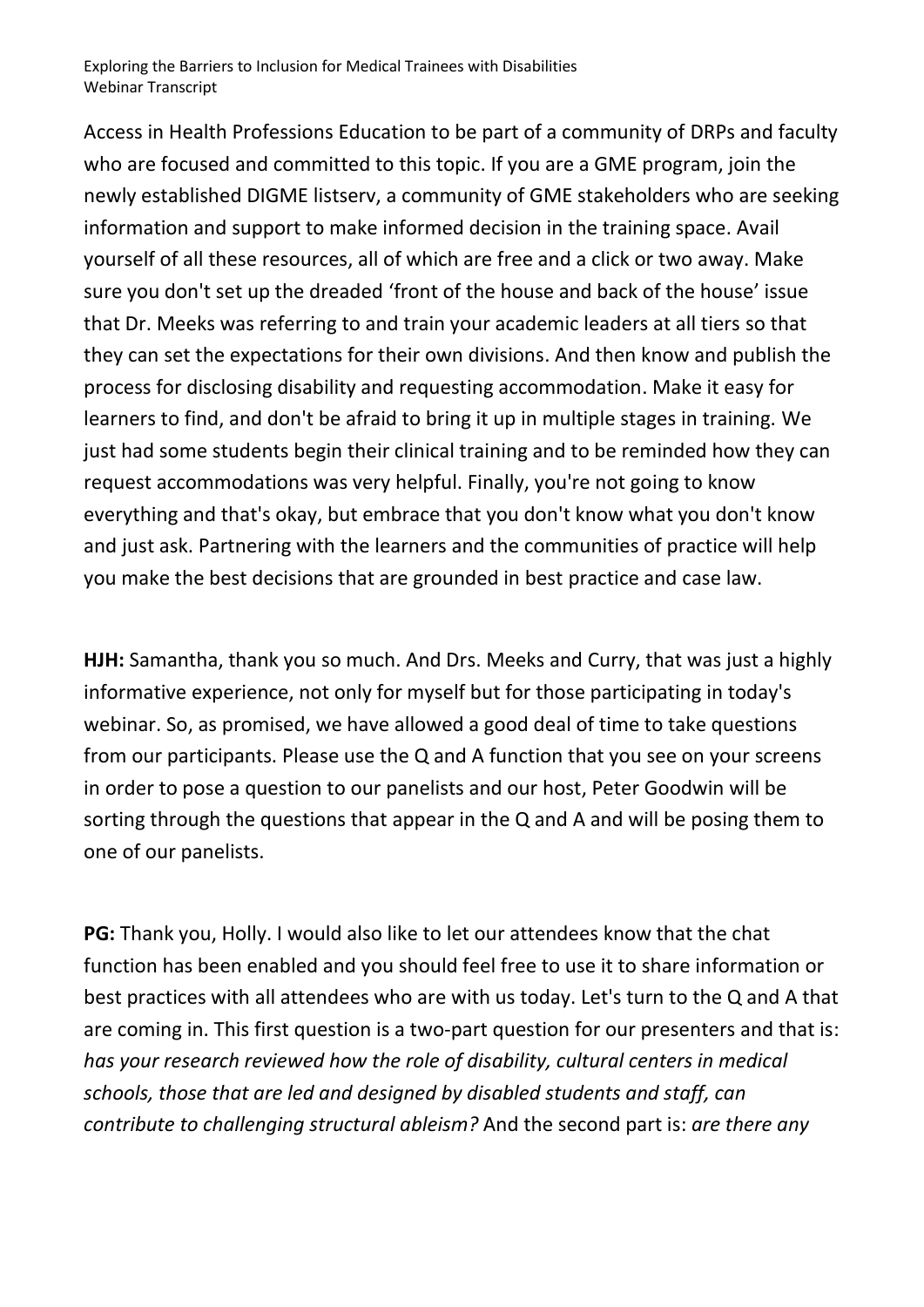*examples of medical schools that are providing a dedicated space where people with disabilities can develop a shared culture?* 

**HJH:** Dr. Meeks, can I turn to you to tackle that question or those questions?

LM: As far as the research question, I can tell you that I'm not aware of any research that's looking at whether a cultural center drives change in the structural systems or barriers. We are looking actively right now in a study at whether policy is considered to be a driver of change and prevalence of disclosure, but not of those centers. I think it's a really interesting question. As far as exemplars of where there is a center, I'm thinking about all of the schools that I would say are exemplars for medical education and disability inclusion. And I honestly do not think that any of them have centers. I know UIC has a center. Ray, do you want to talk about that?

**RC:** Yes. And in fact, just a little smidge in history here, it used to be that the resource center for the University was one and the same with the Disability Cultural Center. And that, and a couple of other things that didn't sit quite right with a new provost, led to the DRC being part of the Office of Access and Equity, and then a new rejuvenated cultural center was created to be able to be more focused on the kinds of concerns you're just talking about. From the college of medicine perspective, being on the east campus a mile or more away, and I don't believe it's utilized much by the students in the health sciences colleges, but it is a thriving and very active part of the various cultural centers that they have at the University.

LM: And Peter, I would say that I want to punt it to Sam because what I do know is happening across the country and what I'm really just so excited about and so proud of is the student activism that's happening on campuses and the student groups that are forming in these medical and health science spaces. Sam, can you talk a little bit more about the student led initiatives?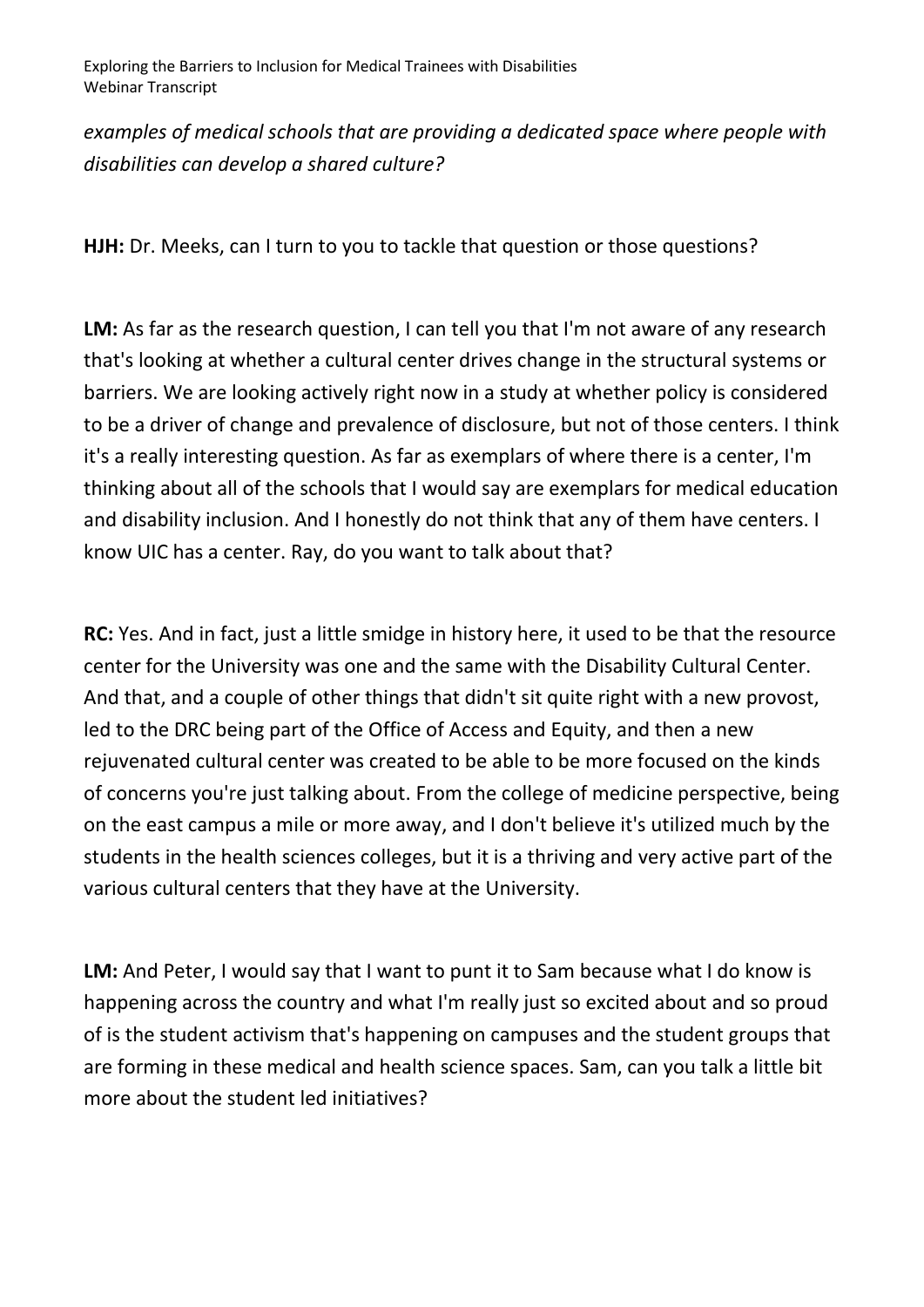**SS:** I think it's really exciting when you have students who are taking charge and who are really going to become the next generation of physicians and leaders. I'm involved with a few different organizations that are student-led. One of which is called the Disability Advocacy Coalition in Medicine or DACMED. And we are now a group of national chapters that all are interprofessional, so medical students as well as students who are in training for PT and OT and orthotics prosthetics coming together to talk about how we can better train students to work with patients with disabilities and what is ableism and how can we advocate for our patients with disabilities and how can we be advocates ourselves, whether you identify as having a disability or not. There are other groups out there that are student led that are a safe space for students who identify as disabled. And you know, that's a really great place in order to have mentorship and a place to say, *hey, this happened to me*. *How do you manage going through X, Y, Z clinical rotation?* Medical school is hard regardless of who you are. And so, when you can come together as a community and off of each other's experiences, it makes a huge difference.

**LM:** I think there are several research-oriented spaces that also do advocacy or informing policy. And that includes the Johns Hopkins Center for Disability Health, the Stanford Medical Abilities Coalition, which changed its name and I cannot remember it I'm so sorry, but it now, the acronym says SMADIE and then of course, MDisability at Michigan, the Docs with Disabilities Initiative, and we're starting a new research group nationwide and actually worldwide called Dream Disability Research in Academic Medicine. So, there's a lot going on I know of in the research space and a lot of that research is being translated to best practices and to inform policy.

**PG:** Thank you. Our next question is about residency programs. *Many times, residency programs are open to being disability inclusive, but almost always don't have clear ideas on how to go about accommodating them. Institutional GME offices are not as proactive as they could be. How should one go about this?* 

**LM:** That's a great question. I'm going to jump in just because I want to share a quick resource. The ACGME has a new program called Equity Matters. And as part of that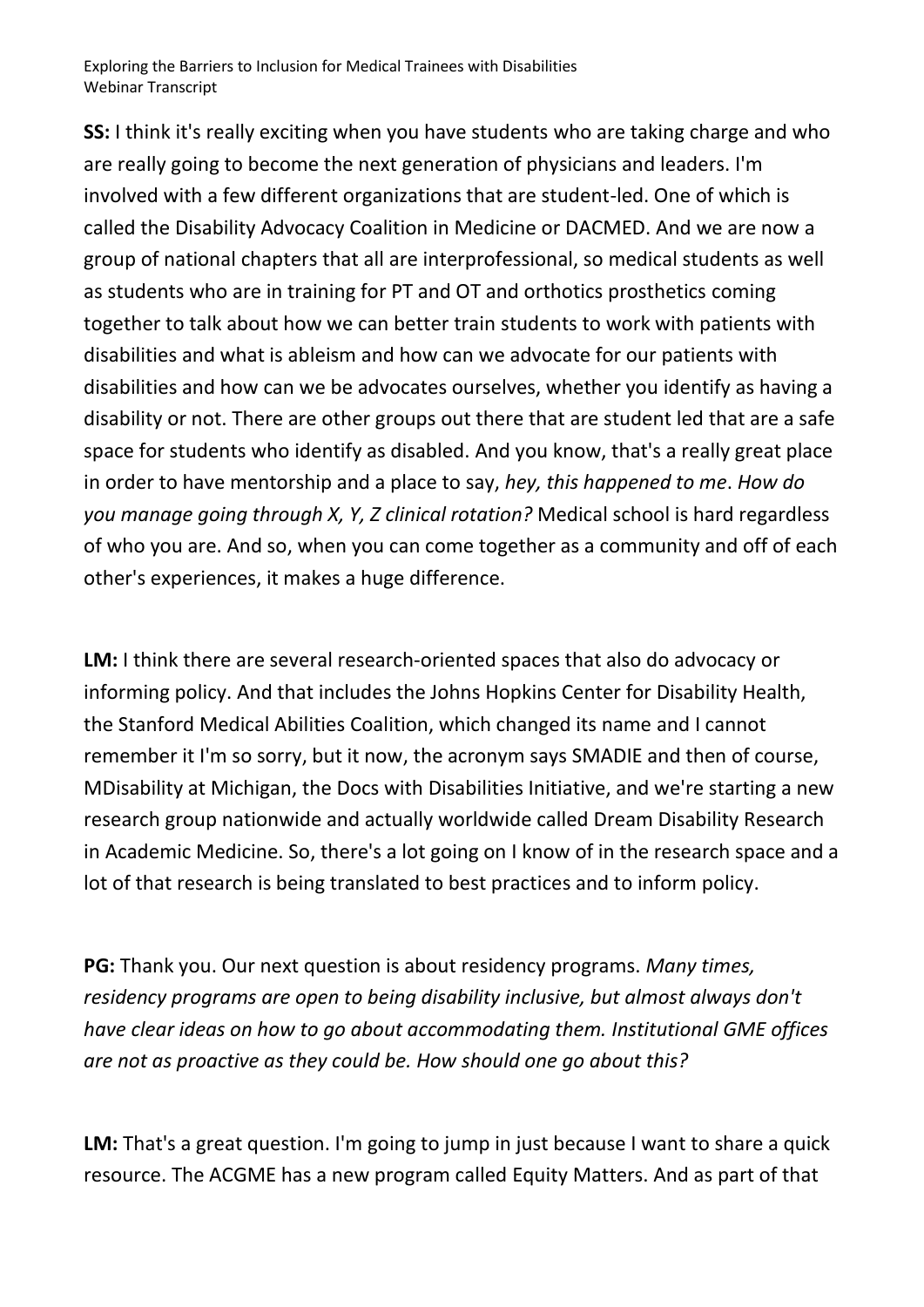we have two disability training modules, one especially focused on accommodations. They are out now. They were released on June  $1<sup>st</sup>$ . And I believe we have that in our resource handout that the Macy Foundation will be giving you. And so that's a great space. Yes, GME is a wild west and there's no guidance. I absolutely agree with whoever posted that question. You are spot on. But we, the ACGME, myself, the Docs Disabilities Initiative, and Disability and Graduate Medical Education Group are all working to quickly bring you resources. We've just completed two training videos and these two training modules. And we also have one-pagers and just-in -ime items on our website and encourage you to go and check that out. But yes, we are aware of it. And we are working fast to get resources in the hands of the people who need it the most, because all the UME people are going up to GME.

**RC:** Maybe a reason, or perhaps the reason why it is the wild west; GME programs at most major institutions are numerous. There are very different needs and requirements and barriers from one program to the other and most GME offices, by and large, this is true in most major institutions, I would say, the GME trainees are looking to the employer, be it at the university hospital, be it a private hospital, whomever and whatever they have in place in terms of determining and providing accommodation. But there's a lot of variation. And you have people rotating at some other affiliated hospitals where we have no directional control at all if we're sitting at the university hospital. So, it you know, wild west is a good way to explain it. I do think that the path to making this a whole lot better is what you just described. I think as soon as the ACGME has gotten activated, right, as they have, they have relatively new Chief Diversity, Equity, and Inclusion Officer. And I think the DIGME and the Equity Matters Initiatives will help to energize the same kind of movement that has come about in medical schools over the past several years.

**LM:** And I see that somebody just signed up for the new listserv. And so, we encourage you if you're a GME person to sign up for that DIGME listserv. It will launch on July 13<sup>th</sup>. So don't fret if you don't hear anything between now and July 13<sup>th</sup>. We want to get a critical mass of people before we launch, and that's the official launch date of our new initiative. So, thank you.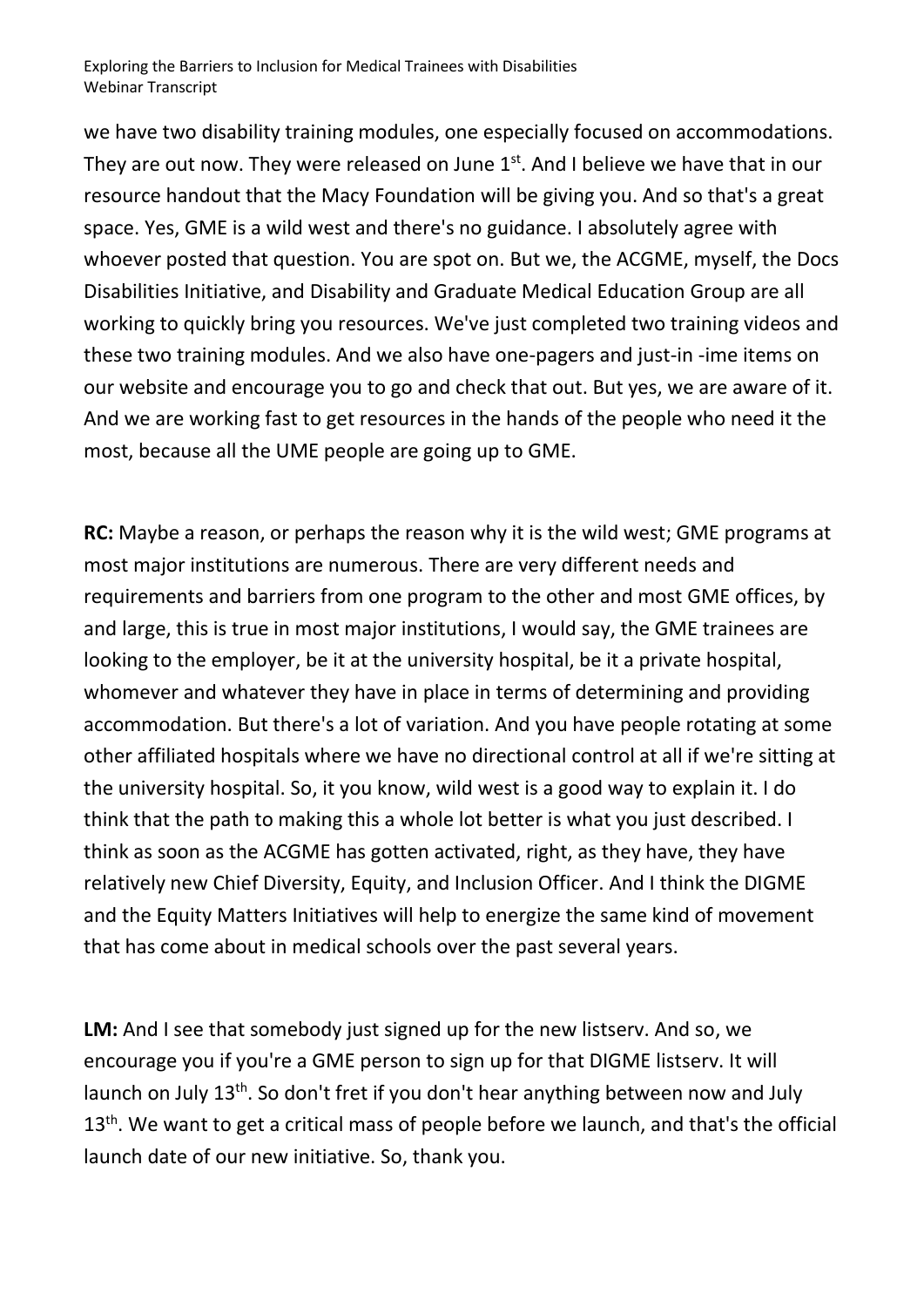**HJH:** Thank you for emphasizing that, Lisa. I want to jump back to Ray for a moment. In thinking about GME and in knowing your personal long, long history of experience in working with medical students who are contemplating their next step, applying for residency programs specifically, what is your opinion and or advice to those students who you counsel about residency programs that may be more welcoming in the truest sense of that word and the spirit that you spoke about early in today's webinar. And do you actively counsel students away from certain specialties?

**RC:** That can be a whole other webinar if you like.

**HJH**: Yes, I agree with that.

**RC:** I think the medical education community has focused very intensively recently through something called The Coalition for Physician Accountability on the transition from UME to GME. And I do hope that this becomes a focus in their work as well, because one of the fundamental things about accommodation in medical school has to do with the fact that it's an educational institution. And we live by the rules, the Rehabilitation Act of 1973, and the parts of the ADA that have to do with educational institutions, which can be very different from what one faces in the work world. Then you have the additional ambiguity and that no one can really decide if GME is employment or studenthood. I always compare it to light being a particle and a wave. You know, it's both. Students do need a lot of guidance in understanding what's going to be required of them in residency and make informed choices. And the status of disability awareness within GME programs as we've all just been highlighting really needs to pick up speed. I can give you, well, I won't give you some specific examples that have come about where even for nondisabled people, lack of awareness of what was required of them. Well, I will make an example because you won't understand what I'm saying without it. In my prior experience, being a part of GME administration not once but twice, I had to see ophthalmology residents let go from their programs; their contracts not renewed because they simply could not manage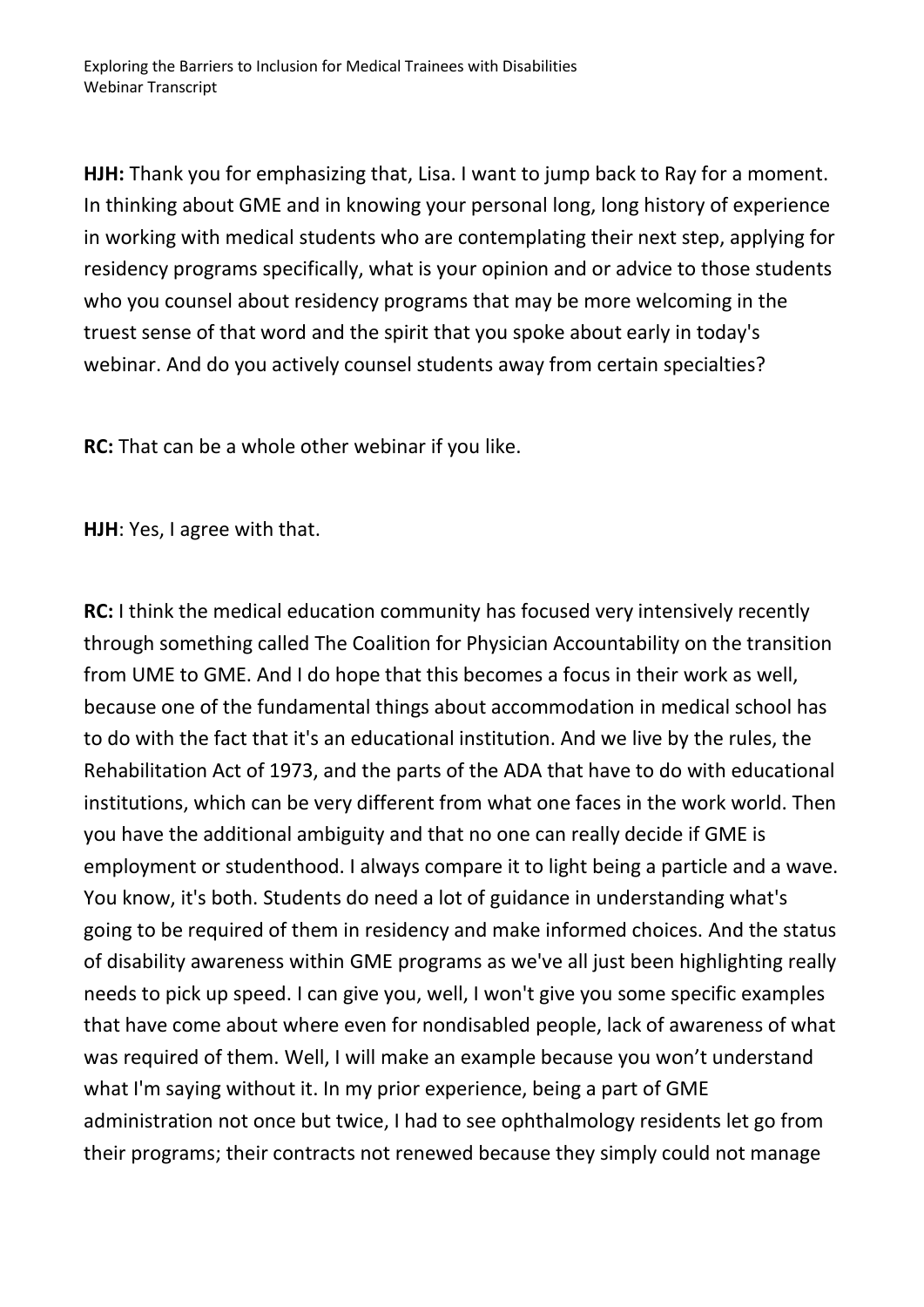the degree of fine motor movement that's involved in the microsurgery. The response at Northwestern, again very much aware of taking stock of these issues and trying to find solutions, was that the ophthalmology department had a simulator that the residents were using. And they made sure that every student who was even thinking about ophthalmology had some time on that simulator that was monitored and observed, and they could make sure that their fine motor abilities were going to suffice to train in ophthalmology. You know, multiply that many times over with all the different skills for disabled and nondisabled people and I think there needs to be a lot more attention at the residency contemplation level as to exactly what you're going to end up doing.

**HJH:** Ray. That was a terrific example.

**PG:** Thank you. Our next question is from someone who's interested in increasing faculty and staff with disabilities at their institution. *What advice do you have for institutions that want to increase their faculty and staff with disabilities, and where can we find best practices for processing accommodation requests at all levels, whether it be student, faculty, and/or staff.* 

**LM:** Great question. We've written about this extensively and I realized I'm using the book to hold up my computer. So, I can't necessarily hold up the book. But it's the Disability is Diversity book. And in chapter four we have structures and advice on structures. And at the end of the day, the bottom line is that your institution will be looked at in sum, so the entire institutional budget for any accommodation needs. So, you should have a centralized funding system because whether you have it proactively, or whether you have it post ADA citation, you need to have it. And I would say, as far as, how do you increase? There are disabled people, qualified, brilliant, amazing disabled people wanting to go into academia, wanting to be there. Think about what you're doing to recruit and retain other underrepresented populations. You need to expect them to be there. You need to plan for them to be there. You need to connect them with mentors. You need to fund them appropriately, and don't give them the disability tax of having to then host every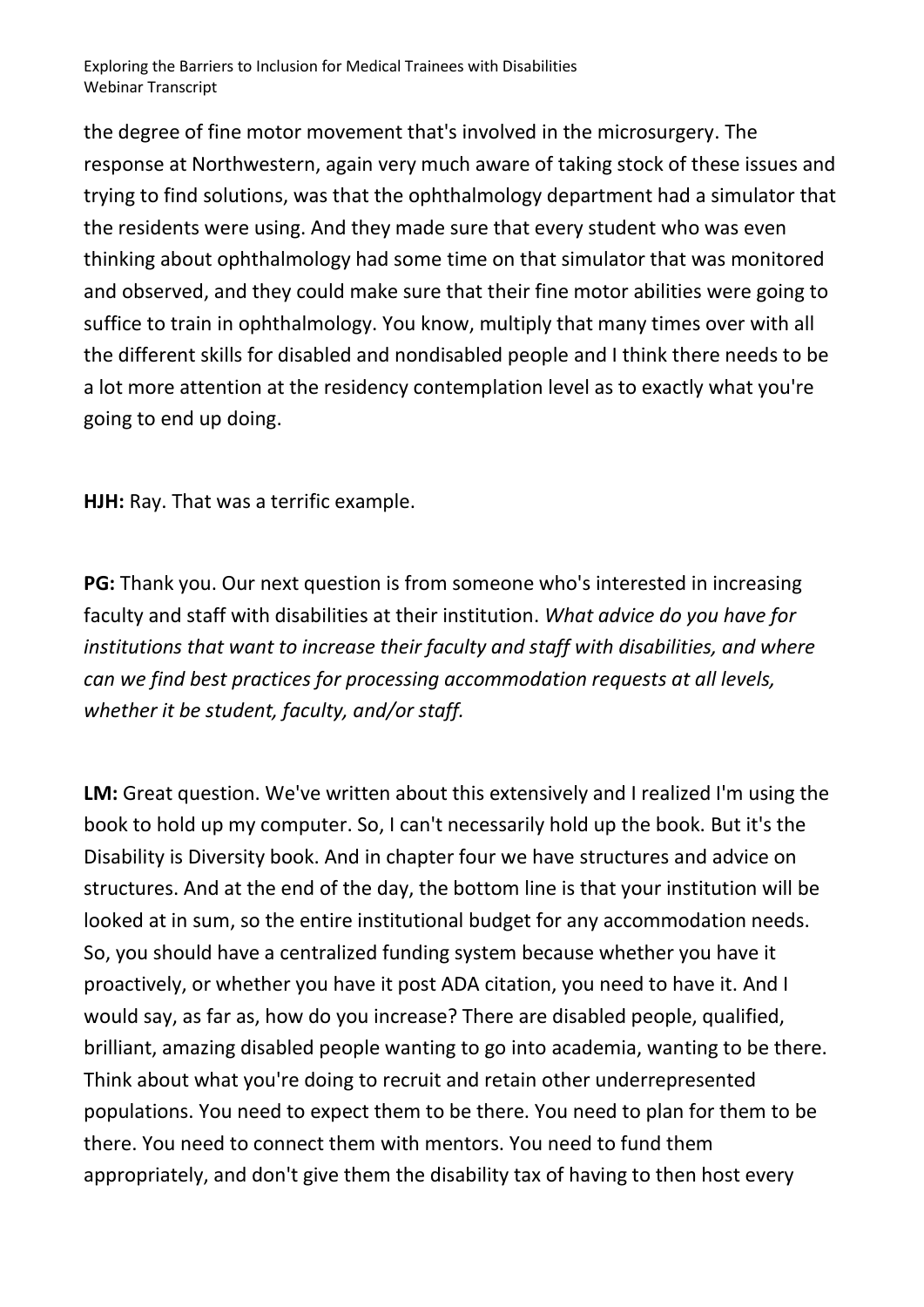committee known to man about disability that takes up, you know, 30% FTE, and they're not getting paid for it. And they're up at night and the weekends. And so their productivity goes down in whatever form productivity is for that particular area. So, you need to put the time and the effort and the money behind your desire to increase this population. It won't be hard to find people to hire. If you put all of these things into place. If you build it, they will come and they will stay and they will be innovative and amazing and productive.

**PG:** Thank you. This next question is whether or not the AAMC has either considered or been presented with the idea to ask about disability/ableism and mistreatment in its GQ and Y2Q.

**LM:** Thank you. I wrote those questions about four years ago, and they've been on, they've been on the AAMC, Y2Q now for three years. And the GQ, this is the third year, 2022 will be the third data collection. So, we actually have that data. And it's part of what we are analyzing; part of what you heard today about students with disabilities having greater levels of empathy than their non-disabled peers that came straight from the Y2Q data. So that's unpublished, we've finished our analysis, written up our manuscript and submitted it. And we have lots more. It is a wealth of data. And we're so proud to partner with the AAMC. They have in the last five years, been incredible partners to bring this information to the public and to address disability inclusion straightforward. So, thank you for the question, but if you Google Y2Q data and GQ data, you can actually find the PDFs; they're readily available online. And so that's where we got some of that data from that we presented earlier.

**HJH:** For those in our audience today who may not be familiar with those survey instruments. Those are national survey instruments used by the Association of American Medical Colleges to gather feedback directly from medical students at various points in their educational experience.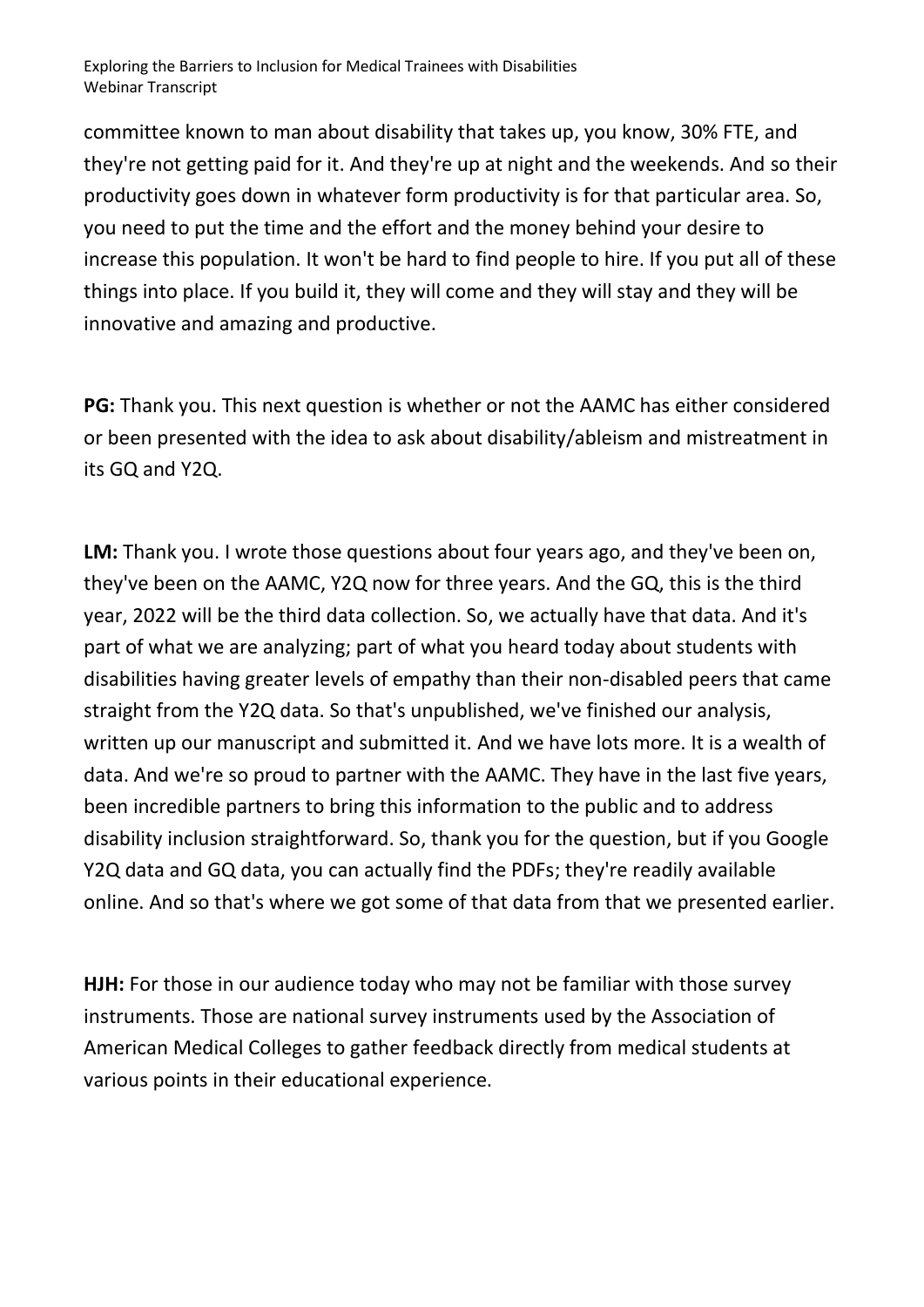**LM:** And in our disability questions, we left an open-ended question. And boy, let me tell you, I have 4,000 data points that a wonderful Dr. Sturgiopolis and Dr. Jain are qualitatively analyzing cause my brain doesn't do that much work. And we will have incredible data and reporting out for you. But I would say that overall, the initial analysis would support everything we've said here today and increase that unfortunately, but many learners reported being really happy with their schools. There was, you know, a dichotomization of sorts where students at particular schools, and I think we all know who those schools are, are having amazing experiences. And then the rest of the students are like, we wish we were at that school. There are a group of students having really, really good experiences. And I applaud those institutions for, you know, everything they've done to build an infrastructure and to train, again, like Sam said, like Ray said, this is a lot of it is just a preconceived idea that because you are a person with a disability, you will struggle. You will have difficulties. You will not be able to make it. A lot of this is mindset.

**PG:** Thank you. We are approaching the top of the hour. So, this will be our final question in this webinar. *In your slide deck, there was a slide that showed a higher percentage of trainees with disabilities versus clinicians in practice with disability. Do you think this shows that the situation is improving, that there are more students with disabilities than previous or that attending physicians with disabilities stopped practicing at disproportionate rates?* 

**LM:** I want to know who asked that question because I want to have a conversation with them. I love that they caught that. I'm writing about it right now. It is, you know, statistics are interesting, right? And so, the way we measured, we use the same question bank for all three of those reports. And I think it could be looked at very differently because how you measure disability, that was all self-reported by the way. And you didn't have to have accommodations. The numbers are very different depending on how you measure it. But I think a couple of different things are happening. One, I think there's this huge wave, and I think Samantha would support this, of people who are what I call disability proud, who are at the entry of medical school, saying, I am a person with a disability. Disability may have been what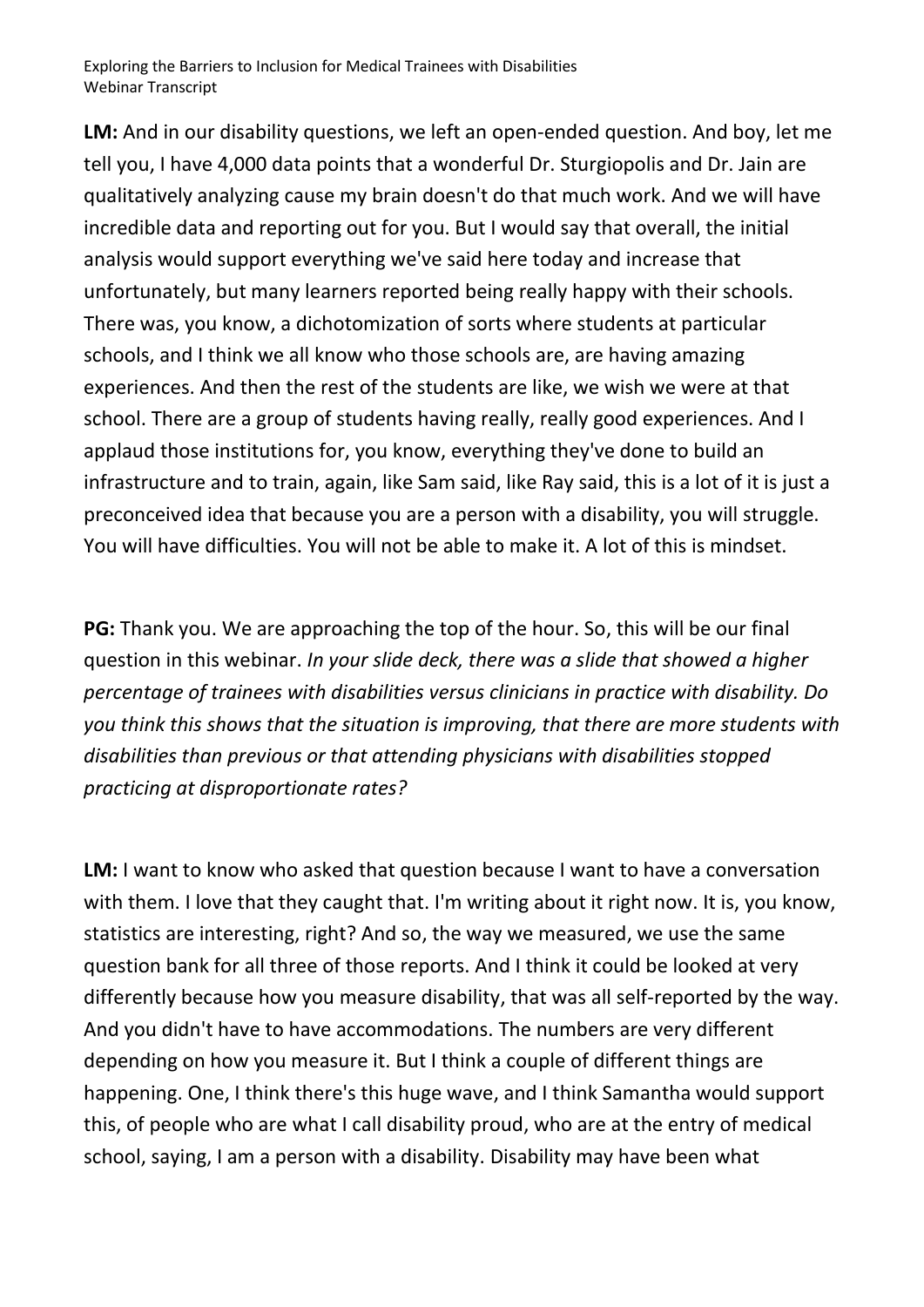informed my decision to enter medicine. I am smart. I am capable. I am here, and I'm not apologizing for being here. Love those students. I think that, you know, you feed off of that system, right? So, you start to see more students going in and these students are really activated. And so more students are applying. So definitely seeing an increase in application. At the same time that hasn't, I mean, as much as Ray and I were describing kind of GME, if GME is so problematic, imagine what the workforce looks like, and we have a paper coming out. I'm not allowed to talk about it, but we have a paper coming out that paints a horrific picture of what physicians with disabilities face in the living, working environment every single day. And I believe that absolutely people are leaving. People are leaving medicine who don't have disabilities because of poor working environments. So, it's not a jump to say that people with disabilities who may be experiencing harassment or bias and harm are also going to choose to leave and enter maybe either a nonclinical field or completely leave medicine. And that really saddens me, but there is a big dive there, and I'm glad you caught that. So, we're working on that. We have a lot of data we're sifting through, and we have some papers that are coming out and some papers that are, that are under review. So, lots of information coming in the next, I would say year, but you're right on to have captured that. And we definitely, definitely are seeing some movement.

**RC:** And all of the things being equal, just to put a fine point on this, you would expect the prevalence of disability to be increasing as people move into practice. And later in practice, just because of the incidents of acquired disability. So, that's another constituency that's probably not being well served with accommodation strategies et cetera, et cetera.

LM: We have a big announcement coming out July 13<sup>th</sup>, but I will give you a little sneak peek that one of the things that we have received funding for us to look at accommodating physicians who now have long COVID. So that number, and we we're collecting the data right now, in the physician workforce, in that national sample. And we've asked the impact of COVID. It's going to be really interesting to see what we get back and how many physicians now, because of long COVID are having to adjust